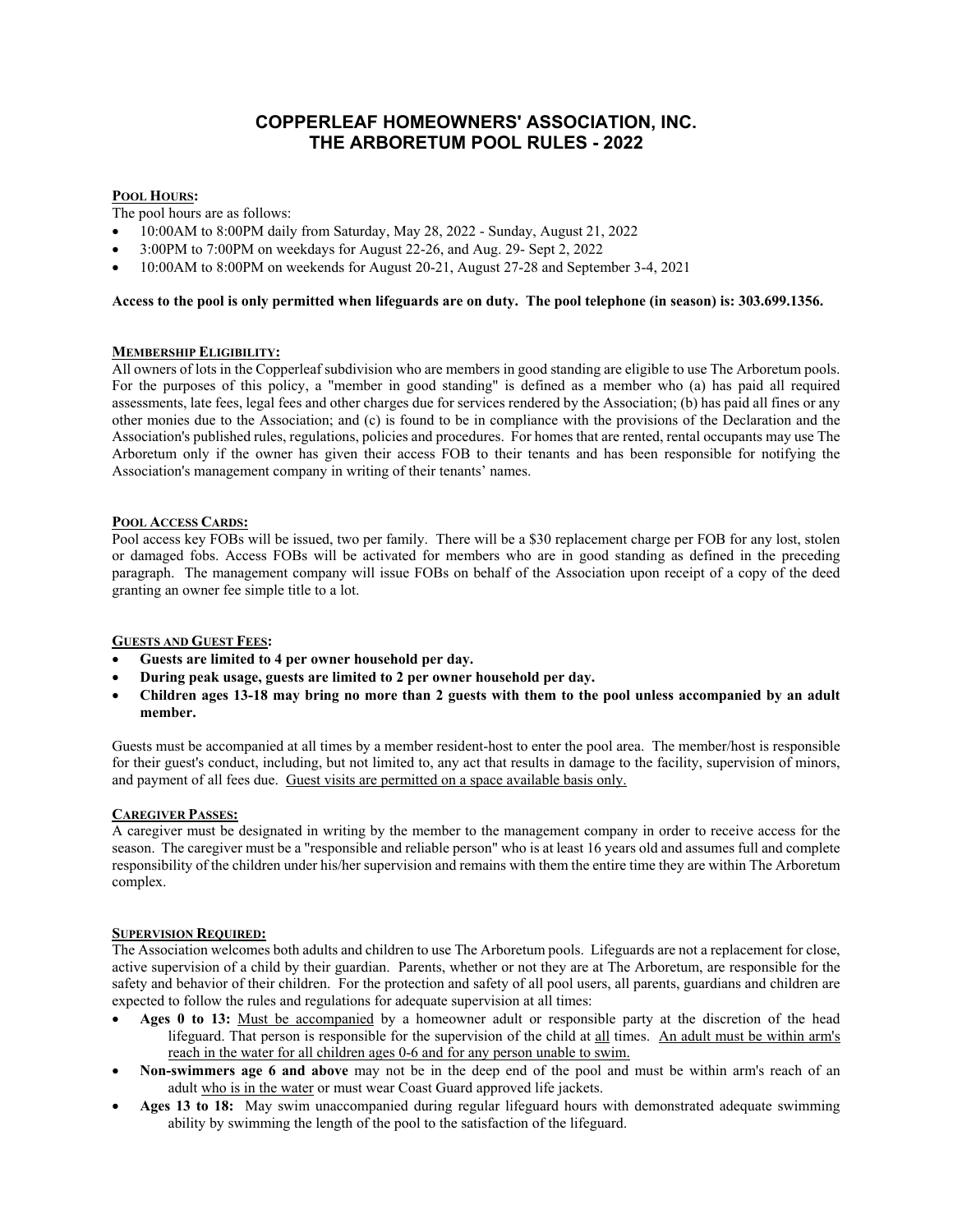#### **Our goal is to provide a safe, family-oriented environment at all times at The Arboretum. Your cooperation with the following regulations is expected and appreciated.**

#### **LIFEGUARD RESPONSIBILITIES:**

The lifeguards or other authorized personnel have responsibility for all activities at the pool and in the pool enclosed area and, therefore, have the authority and responsibility for the following:

- (a) Close the pool at any time because of weather conditions (i.e., visible lightning, temperature below 60 degrees), safety reasons, disturbances, etc.
- (b) Remove any person from the pool area for any logical reason including improper swimming attire (cut-offs and thongs are prohibited), reckless play, intoxication, etc.
- (c) The lifeguard is not a supervisor or babysitter. They are concerned with overall pool safety and cannot supervise one individual. The lifeguard may require swimmers to demonstrate adequate proficiency to be in the pool.
- (d) Orders of the lifeguard must be obeyed at all times. If you have a concern or complaint, please direct it to the Association Board of Directors or Management Company.
- (e) The first time the rules are disobeyed, there will be a warning. The second time, the parents will be called. The third offense will result in de-activation of your family's access cards for the season.

## **GENERAL POOL USE:**

- 1. **NO GLASS** is allowed in the pool area at any time. Pop cans, other beverage containers, and general rubbish must be deposited in the trash receptacles. Food is allowed in designated areas.
- 2. Bicycles, tricycles, skateboards, roller skates, or other play equipment are not allowed in the pool area.
- 3. Members or their guests will be requested to leave the premises if they are intoxicated, use foul or sexually explicit language, or exhibit violent, abusive or other undesirable behavior.
- 4. Swimmers are not allowed to hang around the lifeguard or interfere with or distract them from the performance of their duties.
- 5. Pets are not allowed in the pool area. They are not to be in any part of the common area around the pool, whether leashed or unleashed (guide dogs for visually or hearing impaired individuals are excepted).
- 6. Jumping the pool enclosure is prohibited. Violators will be prosecuted for trespass and access cards taken away for the season.
- 7. Members are solely responsible for safeguarding any electronic devices, such as cell phones, laptop computers, IPODs, and other electronic or battery-operated devices that they bring to the pool. Members are encouraged to keep these devices at least 5' from the pools to minimize damage from splashing and should not leave these devices unattended.
- 8. Members who bring audio equipment to the pool area are responsible for keeping the radio volume at low level.
- 9. Musical devices, cameras, and cell phones are not allowed in the restrooms.
- 10. Swimmers must stay off lap lanes, ropes, safety lines and lifeguard stands.
- 11. Persons with open sores, skin infections, contagious diseases, or bandages will not be allowed in the pools.
- 12. The Arboretum is a non-smoking facility. Smoking, chew tobacco, firearms, weapons, and drugs are not permitted in or around the clubhouse, pool, pool deck, patio, parking lot or grounds.
- 13. Possession and consumption of alcoholic beverages throughout The Arboretum complex is strictly prohibited except during a Board-approved function.
- 14. To keep a family-friendly environment, all swimmers must wear proper swim attire. Cut-offs, gym shorts, and thongs are specifically prohibited. Waterproof Swim Diapers are required for children ages 3 and under for health safety reasons.
- 15. Children over 5 years of age are required to use changing rooms designated for their specific gender. A family changing room is available.
- 16. The gates are to remain locked from the outside at all times. The pools can only be accessed with an access card. Under no circumstances are the gates to be propped open. The fence and gates that surround the pool area are for resident protection. Members are not permitted to admit anyone into the pool area, even if they have a pool access FOB. FOB holders should contact the management company if their access FOB does not work.

# **PATIO USE:**

1. Members and their guests are allowed to use the Patio area of The Arboretum at times unless signage is posted indicating that the Patio is reserved for private events.

# **LAP LANE POOL USE:**

- 1. Diving off the side of the pool is not permitted. Jumping backwards off the edge of the pool is not permitted.
- 2. Swimmers may not jump onto flotation devices from the edge of the pool.